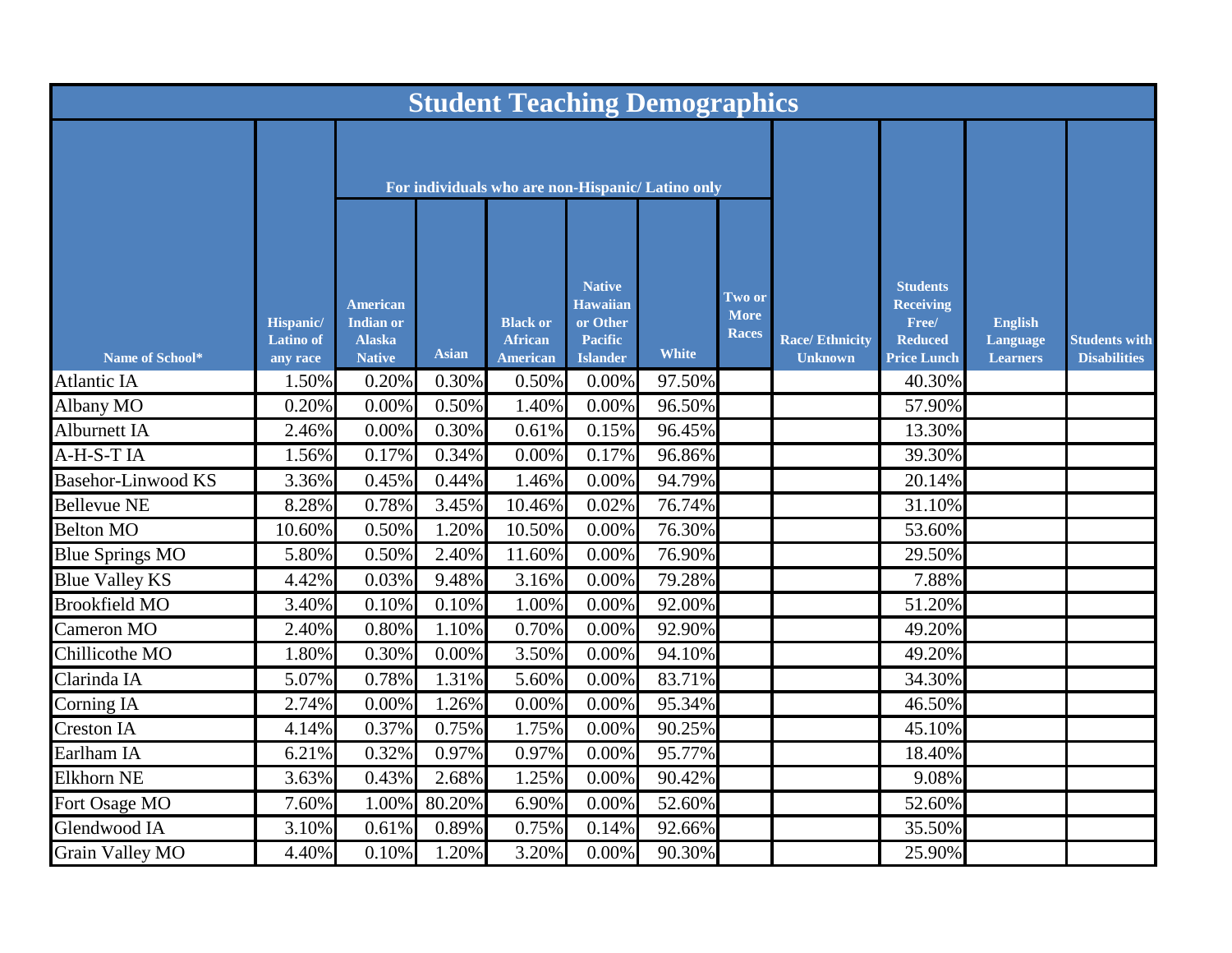| <b>Student Teaching Demographics</b> |                                           |                                                                       |              |                                                      |                                                                                   |              |                                       |                                         |                                                                                      |                                               |                                             |
|--------------------------------------|-------------------------------------------|-----------------------------------------------------------------------|--------------|------------------------------------------------------|-----------------------------------------------------------------------------------|--------------|---------------------------------------|-----------------------------------------|--------------------------------------------------------------------------------------|-----------------------------------------------|---------------------------------------------|
|                                      |                                           | For individuals who are non-Hispanic/ Latino only                     |              |                                                      |                                                                                   |              |                                       |                                         |                                                                                      |                                               |                                             |
| Name of School*                      | Hispanic/<br><b>Latino</b> of<br>any race | <b>American</b><br><b>Indian or</b><br><b>Alaska</b><br><b>Native</b> | <b>Asian</b> | <b>Black or</b><br><b>African</b><br><b>American</b> | <b>Native</b><br><b>Hawaiian</b><br>or Other<br><b>Pacific</b><br><b>Islander</b> | <b>White</b> | Two or<br><b>More</b><br><b>Races</b> | <b>Race/Ethnicity</b><br><b>Unknown</b> | <b>Students</b><br><b>Receiving</b><br>Free/<br><b>Reduced</b><br><b>Price Lunch</b> | <b>English</b><br>Language<br><b>Learners</b> | <b>Students with</b><br><b>Disabilities</b> |
| Hazelwood MO                         | 1.90%                                     | 0.10%                                                                 | 1.10%        | 71.30%                                               | 0.00%                                                                             | 25.10%       |                                       |                                         | 59.80%                                                                               |                                               |                                             |
| Hiawatha KS                          | 4.65%                                     | 5.33%                                                                 | 0.00%        | 2.72%                                                | 0.00%                                                                             | 80.13%       |                                       |                                         | 52.66%                                                                               |                                               |                                             |
| <b>Hollister MO</b>                  | 6.40%                                     | 1.00%                                                                 | 0.80%        | 2.60%                                                | 0.00%                                                                             | 88.20%       |                                       |                                         | 69.90%                                                                               |                                               |                                             |
| East Buchanan C-1                    | 0.50%                                     | 0.00%                                                                 | 0.00%        | 0.50%                                                | 0.00%                                                                             | 99.00%       |                                       |                                         | 27.30%                                                                               |                                               |                                             |
| Gilman City K-12                     | 0.00%                                     | 0.00%                                                                 | 0.00%        | 1.70%                                                | 0.00%                                                                             | 98.30%       |                                       |                                         | 68.10%                                                                               |                                               |                                             |
| <b>Horace Mann</b>                   | 1.20%                                     | 0.00%                                                                 | 1.70%        | 1.70%                                                | 0.20%                                                                             | 95.20%       |                                       |                                         |                                                                                      |                                               |                                             |
| Independence MO                      | 13.40%                                    | 0.50%                                                                 | 1.20%        | 11.00%                                               | 0.00%                                                                             | 68.50%       |                                       |                                         | 66.20%                                                                               |                                               |                                             |
| Jefferson C123 MO                    | 0.00%                                     | 0.00%                                                                 | 0.00%        | 0.00%                                                | 0.00%                                                                             | 100.00%      |                                       |                                         | 41.30%                                                                               |                                               |                                             |
| Jefferson City MO                    | 4.90%                                     | 0.30%                                                                 | 1.60%        | 17.90%                                               | 0.00%                                                                             | 70.60%       |                                       |                                         | 50.30%                                                                               |                                               |                                             |
| Kearney MO                           | 2.00%                                     | 0.40%                                                                 | 0.70%        | 1.30%                                                | 0.00%                                                                             | 95.40%       |                                       |                                         | 16.90%                                                                               |                                               |                                             |
| King City MO                         | 0.60%                                     | 0.30%                                                                 | 3.40%        | 2.10%                                                | 0.00%                                                                             | 93.30%       |                                       |                                         | 49.10%                                                                               |                                               |                                             |
| Kirksville MO                        | 2.00%                                     | 0.20%                                                                 | 2.10%        | 2.60%                                                | 0.00%                                                                             | 92.00%       |                                       |                                         | 48.20%                                                                               |                                               |                                             |
| Leavenworth KS                       | 9.59%                                     | 0.04%                                                                 | 2.18%        | 17.82%                                               | 0.00%                                                                             | 60.72%       |                                       |                                         | 60.51%                                                                               |                                               |                                             |
| Lee's Summit MO                      | 5.10%                                     | 0.50%                                                                 | 2.50%        | 13.60%                                               | 0.00%                                                                             | 78.00%       |                                       |                                         | 21.10%                                                                               |                                               |                                             |
| Lenox IA                             | 23.87%                                    | 0.40%                                                                 | 0.81%        | 0.20%                                                | 0.00%                                                                             | 73.46%       |                                       |                                         | 53.60%                                                                               |                                               |                                             |
| Liberty MO                           | 5.10%                                     | 0.70%                                                                 | 2.40%        | 5.90%                                                | 0.00%                                                                             | 84.60%       |                                       |                                         | 20.30%                                                                               |                                               |                                             |
| Lincoln NE                           | 11.21%                                    | 1.03%                                                                 | 4.45%        | 6.58%                                                | 0.10%                                                                             | 70.69%       |                                       |                                         | 43.45%                                                                               |                                               |                                             |
| Marceline MO                         | 3.60%                                     | 0.30%                                                                 | 0.00%        | 1.70%                                                | 0.00%                                                                             | 94.10%       |                                       |                                         | 43.50%                                                                               |                                               |                                             |
| Marshall MO                          | 19.10%                                    | 0.10%                                                                 | 2.50%        | 9.60%                                                | 0.00%                                                                             | 68.80%       |                                       |                                         | 65.20%                                                                               |                                               |                                             |
| Maryville MO                         | 1.00%                                     | 0.30%                                                                 | 1.50%        | 1.30%                                                | 0.00%                                                                             | 95.80%       |                                       |                                         | 32.90%                                                                               |                                               |                                             |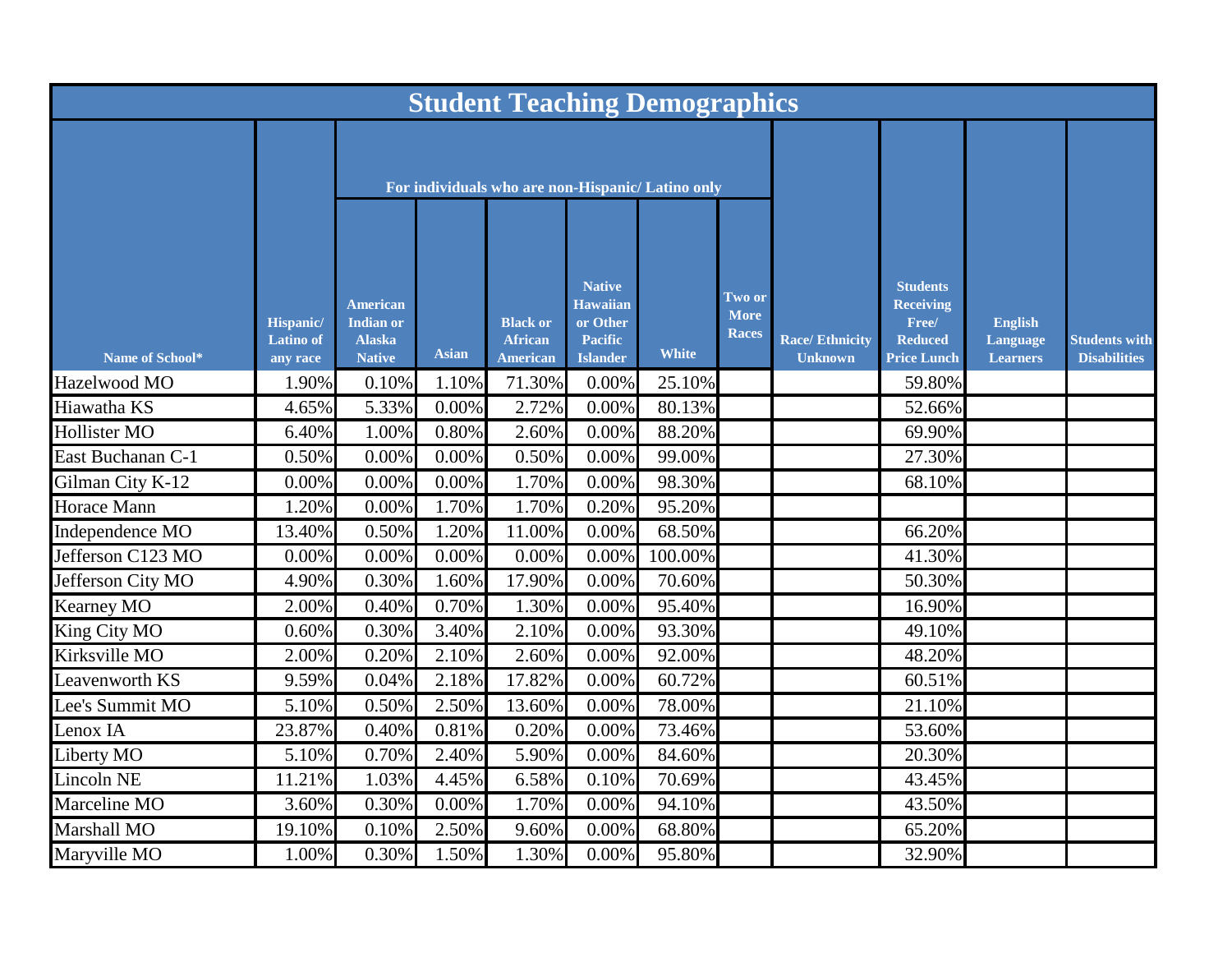| <b>Student Teaching Demographics</b> |                                                  |                                                                |              |                                                      |                                                                                   |              |                                       |                                         |                                                                                      |                                               |                                             |
|--------------------------------------|--------------------------------------------------|----------------------------------------------------------------|--------------|------------------------------------------------------|-----------------------------------------------------------------------------------|--------------|---------------------------------------|-----------------------------------------|--------------------------------------------------------------------------------------|-----------------------------------------------|---------------------------------------------|
|                                      |                                                  | For individuals who are non-Hispanic/ Latino only              |              |                                                      |                                                                                   |              |                                       |                                         |                                                                                      |                                               |                                             |
| Name of School*                      | <b>Hispanic/</b><br><b>Latino</b> of<br>any race | American<br><b>Indian or</b><br><b>Alaska</b><br><b>Native</b> | <b>Asian</b> | <b>Black or</b><br><b>African</b><br><b>American</b> | <b>Native</b><br><b>Hawaiian</b><br>or Other<br><b>Pacific</b><br><b>Islander</b> | <b>White</b> | Two or<br><b>More</b><br><b>Races</b> | <b>Race/Ethnicity</b><br><b>Unknown</b> | <b>Students</b><br><b>Receiving</b><br>Free/<br><b>Reduced</b><br><b>Price Lunch</b> | <b>English</b><br>Language<br><b>Learners</b> | <b>Students with</b><br><b>Disabilities</b> |
| Meadville MO                         | 0.80%                                            | $0.00\%$                                                       | 0.00%        | 2.40%                                                | 0.00%                                                                             | 96.80%       |                                       |                                         | 35.40%                                                                               |                                               |                                             |
| Millard NE                           | 6.12%                                            | 0.38%                                                          | 4.48%        | 2.85%                                                | 0.27%                                                                             | 83.33%       |                                       |                                         | 16.12%                                                                               |                                               |                                             |
| Mound City MO                        | 0.00%                                            | 1.50%                                                          | 0.00%        | $0.00\%$                                             | 0.00%                                                                             | 97.70%       |                                       |                                         | 36.10%                                                                               |                                               |                                             |
| <b>Muscatine IA</b>                  | 25.65%                                           | 0.47%                                                          | 0.97%        | 3.67%                                                | 0.00%                                                                             | 67.07%       |                                       |                                         | 44.70%                                                                               |                                               |                                             |
| North Andrew MO                      | 0.80%                                            | 0.00%                                                          | 0.00%        | 0.50%                                                | 0.00%                                                                             | 98.70%       |                                       |                                         | 40.10%                                                                               |                                               |                                             |
| <b>North Harrison MO</b>             | 0.00%                                            | 0.00%                                                          | 0.00%        | 0.50%                                                | 0.00%                                                                             | 99.50%       |                                       |                                         | 52.70%                                                                               |                                               |                                             |
| North Kansas City                    | 4.40%                                            | 0.50%                                                          | 1.80%        | 3.10%                                                | 0.10%                                                                             | 91.00%       |                                       |                                         | 47.60%                                                                               |                                               |                                             |
| North Nodaway R- VI                  | 2.10%                                            | 0.00%                                                          | 0.00%        | $0.00\%$                                             | 0.00%                                                                             | 97.10%       |                                       |                                         | 51.30%                                                                               |                                               |                                             |
| Olathe KS                            | 12.99%                                           | 4.00%                                                          | 3.96%        | 6.86%                                                | 0.00%                                                                             | 71.84%       |                                       |                                         | 26.36%                                                                               |                                               |                                             |
| Omaha NE                             | 29.86%                                           | $1.27\%$                                                       | 2.57%        | 26.28%                                               | 0.15%                                                                             | 33.63%       |                                       |                                         | 69.27%                                                                               |                                               |                                             |
| School of the Osage MO               | 2.70%                                            | 0.70%                                                          | 0.50%        | 1.10%                                                | $0.00\%$                                                                          | 94.10%       |                                       |                                         | 52.60%                                                                               |                                               |                                             |
| Park Hill MO                         | 8.80%                                            | 0.50%                                                          | 3.30%        | 1.70%                                                | 0.00%                                                                             | 71.70%       |                                       |                                         | 27.20%                                                                               |                                               |                                             |
| Platte County MO                     | 6.50%                                            | $0.00\%$                                                       | 2.00%        | 9.10%                                                | $0.00\%$                                                                          | 79.50%       |                                       |                                         | 24.50%                                                                               |                                               |                                             |
| Pleasant Hill MO                     | 4.80%                                            | 0.50%                                                          | 1.90%        | 16.80%                                               | 0.00%                                                                             | 74.20%       |                                       |                                         | 49.45%                                                                               |                                               |                                             |
| Polo RVII MO                         | 0.00%                                            | $0.00\%$                                                       | 0.00%        | $0.00\%$                                             | 9.00%                                                                             | 99.50%       |                                       |                                         | 58.80%                                                                               |                                               |                                             |
| Raymore Peculiar MO                  | 3.00%                                            | 0.30%                                                          | 1.20%        | 10.30%                                               | 0.00%                                                                             | 84.10%       |                                       |                                         | 27.80%                                                                               |                                               |                                             |
| Raytown C-2 MO                       | 9.80%                                            | 0.00%                                                          | 1.10%        | 45.40%                                               | 0.00%                                                                             | 38.80%       |                                       |                                         | 60.20%                                                                               |                                               |                                             |
| Riverside KS                         | 4.10%                                            | $0.00\%$                                                       | 0.04%        | 6.45%                                                | 0.00%                                                                             | 84.90%       |                                       |                                         | 57.77%                                                                               |                                               |                                             |
| <b>Rockport MO</b>                   | 0.90%                                            | 0.00%                                                          | 0.60%        | 0.00%                                                | 0.00%                                                                             | 98.60%       |                                       |                                         | 40.00%                                                                               |                                               |                                             |
| Savannah MO                          | 2.50%                                            | 0.80%                                                          | 0.70%        | 1.30%                                                | 0.00%                                                                             | 93.50%       |                                       |                                         | 34.70%                                                                               |                                               |                                             |